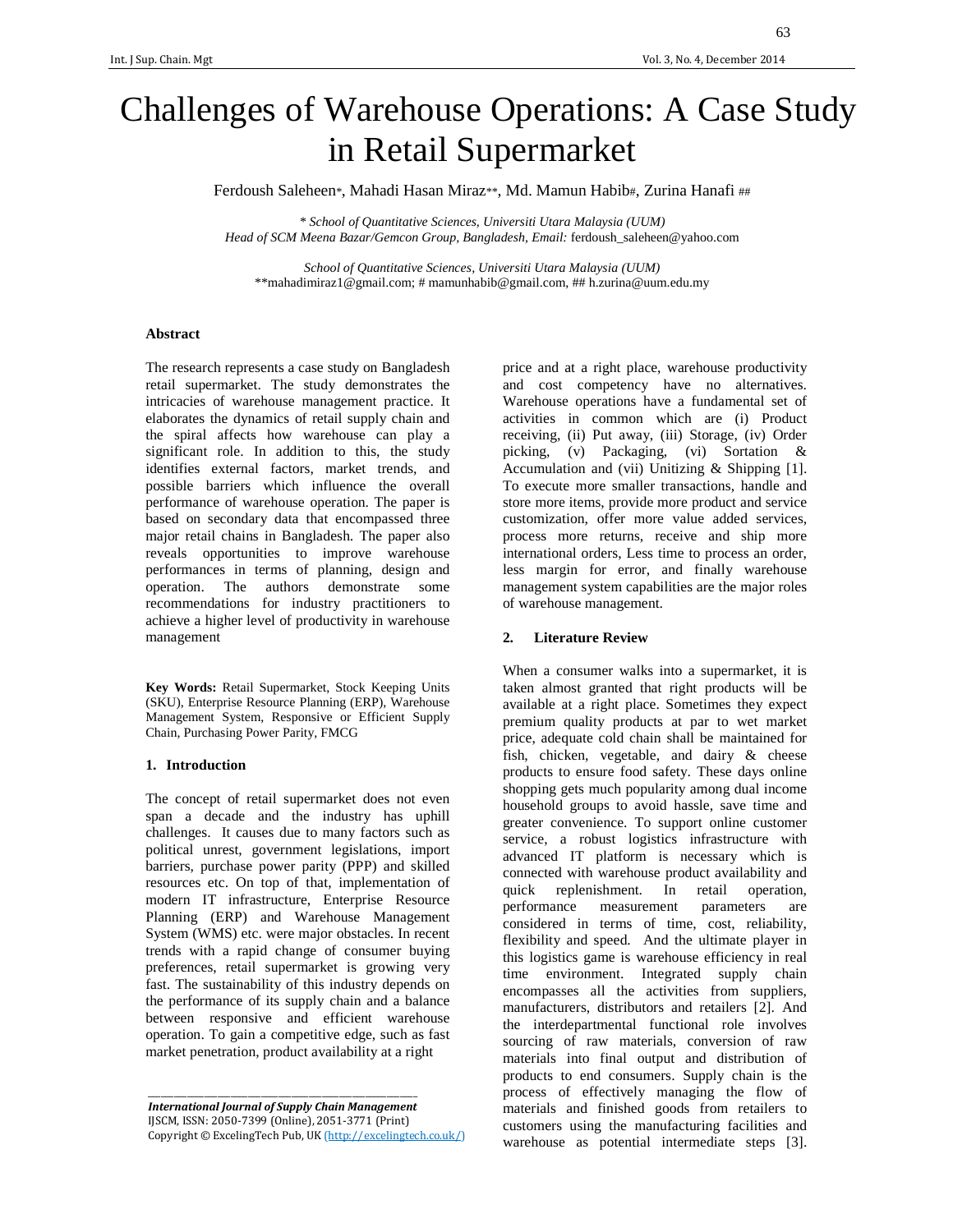There are six drivers in SCM. These are (1) Facility, (2) Inventory, (3) Transportation, (4) Information, (5) Sourcing and (6) Pricing [4]. Among these, facility consists of places where inventory is stored, assembled, or fabricated. World class warehouse management should include performance, practice and objective for warehouse operation [5]. The efficiency level of warehouse operation can be measured through productivity, shipping accuracy, inventory accuracy, dock-tostock time, warehouse order cycle time and storage density.

# **3. Methodology**

The research represents based on the secondary data, includes interview with retail industry experts, online database, books, journals, conference papers etc. Widespread research papers and conference papers have been appraised from International Journals such as PROQUEST, EMERALD, EBSCO, IEEE, ACM, JSTOR etc.

#### **4. Discussions**

#### *4.1 Supermarket Warehousing*

In a fast paced competitive environment warehouse requires continuous improvement in design; particularly facilities in layout planning and distribution network design to bring higher efficiency in performance [6]. To incorporate modern concepts such as Just-In-Time (JIT) or lean management brings new challenges to industry experts to rethink on several issues such as reduce inventory level, reduce lead time, minimize response time, and increase higher level of productivity. In less than a decade, the global retail industry has witnessed a significant achievements such as bar coding, Radio Frequency Identification (RFID), Enterprise Resource Planning (ERP) and Warehouse Management System (WMS) etc. Implementation of all these technologies contributes a real time environment of warehouse operation and faster communication with other supply chain partners. Many resources are involved in planning and operating of such warehouse like space, labor, and equipment in order to achieve capacity, throughput and service at a minimum cost. Grocery supermarket warehouse operation is complex. And it operates in an extreme uncertain environment. In terms of stock keeping unit (SKU), on an average a supermarket warehouse carries (8,000-10,000) products. However, for a hypermarket the numbers can be two to three times higher. Currently there are three major supermarket players in Bangladesh (i) Agora, (ii) MeenaBazar and (iii) Shwapno. In general supermarkets carry (8-10) categories of products such as (i) Grocery

(Food and Non Food), (ii) House Hold, (iii) Apparel & Linen, (iv) General Merchandise (including Personal Care), (v) Dairy & Frozen, (vi) Produce (Fish, Meat, and Vegetable), (vii) Stationary & Toys, (viii) Tobacco and others. A huge quantity of imported products enters Bangladesh territory either through land boarder in illegal ways or through luggage parties. In the "produce" category fish, meat, vegetable, and fruit are included. In the sub-categories of "meat" includes beef, chicken and mutton. All these products require a different set of warehousing, processing centers, grading and sorting facilities which are also part of warehouse operation. A cold chain facility in different temperature is a prerequisite for these products. In the "grocery" category there are two sub-categories, one is food and the other is nonfood. In the food category "Bulk Commodity" is also a sub-sub-category which includes pulse, rice, salt, bulk oil, spices etc. In the "Dairy & Frozen" category includes cheese, butter, frozen food, chocolate, liquid milk in poly pack and tetra pack etc.

## *4.1.1 Warehouse design*

*Warehouse Structure [7]*: To ensure the highest level of operational efficiency, conceptual design and facility layout planning are crucial. Facility layout planning deals with functional issues such as storage capacities in particular departments, technological facilities which are required to deliver an optimal level of service on how orders shall be placed and executed. At this level, throughput requirement is one of the main concerns to serve storage facilities and future operating cost. *Size and Dimension*: Considers the construction cost of a warehouse, inventory holding policy, auto replenishment process and overall material handling procedures. To be specific, idea formulation is required on storage capacity of a warehouse under two circumstances (i) to determine inventory levels externally as the warehouse has no direct control of inbound shipments and (ii) under the circumstances when a warehouse can directly control the inventory policy. The objective of planning and process is to ensure the best system performance by allocating the appropriate space and achieve an optimum level of efficiency.

# *4.2 External Factors in Warehouse Operations*

## *4.2.1Handle multiple batch of production, suppliers and origin*

Approximately 40% SKU's sold in the grocery category are imported. Same products imported by multiple suppliers with different pack size cause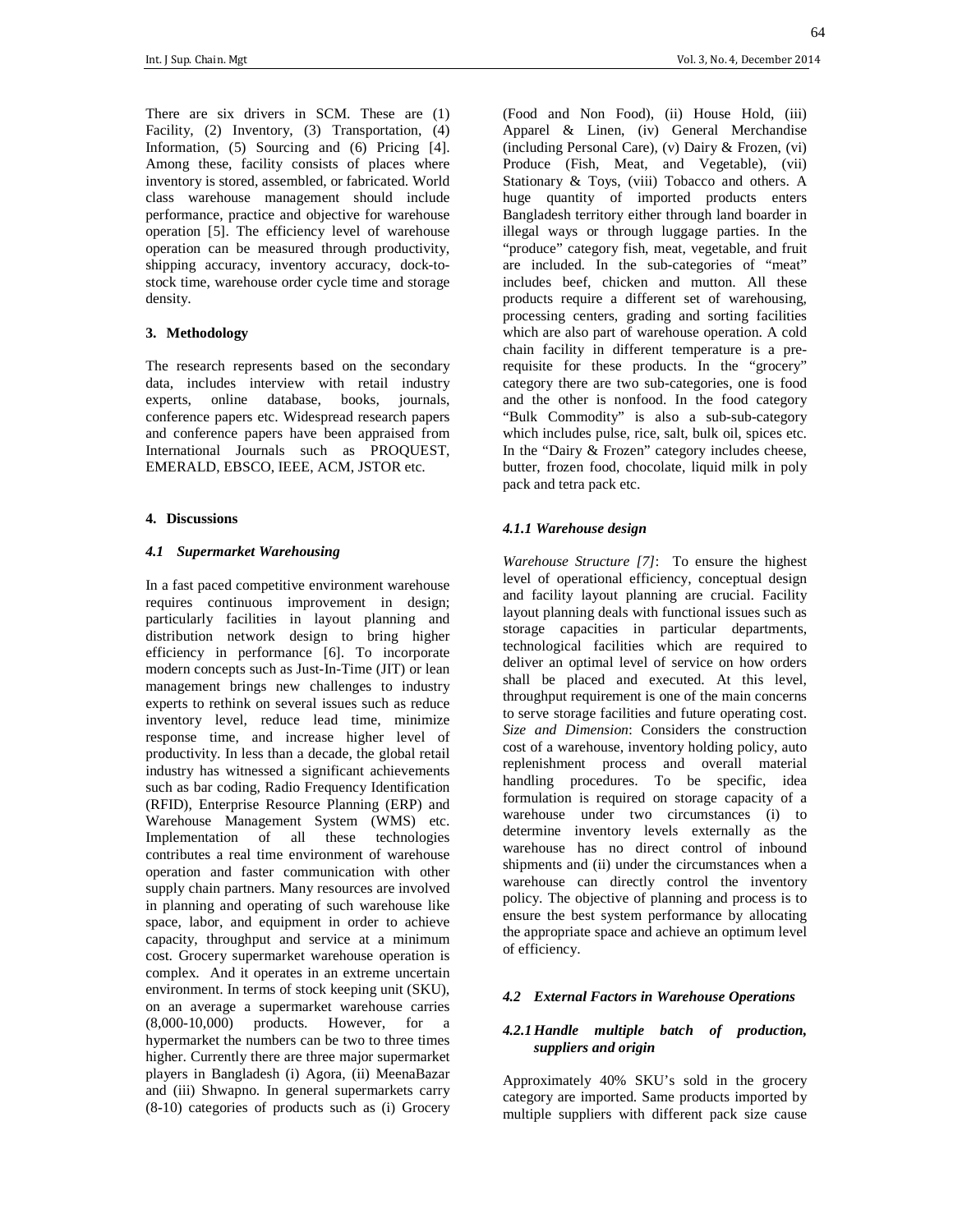wholesalers don't have proper documents while delivering goods. This causes severe hiccups as well as shortage of product availability in the

outlet.

# *4.2.4 Tractability of suppliers cold chain*

Products like dairy & cheese, frozen food, liquid milk, juice and beverage require absolute zero tolerance in cold chain maintenance. The whole process requires from the point of origin to the point of delivery. Any deviation of temperature control within the process gets rejected while receiving. Warehouse receiving team needs compliance of written standard operating procedures. Apart from this, fish, chicken, vegetable and liquid milk receiving and distribution also requires cold chain preparations. Frozen items are kept from (-4 degree C to -20 degree C) temperature. For Chocolate, juice, tetra pack milk and other dairy products require (18 degree C to 20 degree C).

# *4.2.5 Crosscheck approved sample vs. actual receiving*

Supply relationships between supermarket chains and suppliers in the developing world have an integral chain and a level of economic theory [8]. And products must match all specifications every time with approved sample while receiving the actual products at warehouse. As such different parameters are used for receiving different categories such as (FMCG grocery, imported item, bulk commodity, perishable, cattle etc.) For companies like Unilever, Proctor & Gamble, Nestle, Reckitt Benckiser etc. requires to check body TP (Trade Price) and MRP (Maximum Retail Price) where the PO (Purchase Order) and actual GRN (Goods Receipt Number) copy shows the same. Simultaneously, date of expiry embossed in the body, size and quantity which have previously agreed, while negotiating products with price should match at receiving time. These massive operations require robust automated tracking and visibility. Enterprise Resource Planning (ERP) is widely used for retail operations. Therefore there are many transaction codes (T-code) which are universally practiced either the retail is running through a platform in SAP or JDE etc. On the other side, for vegetables and cattle's, while receiving every lot must match with the parameters benchmarked. In an ideal environment a cattle has three varieties (Local Ox, Indian Origin or Hybrid). When it arrives in the Central Processing Unit (CPU) which is inside the warehouse are inspected through veterinary doctors and QC (Quality Control) personnel. The size of the cattle should be from  $(80 \text{ kg to } 100 \text{ kg})$ , preferably with  $(2 \text{ to } 4)$ teeth, and a minimum 48 hours of health diagnosis

different purchasing cost and selling price. Renowned companies such as Unilever, Nestle or Reckitt Benckiser etc. operate all across the world and certainly they don't market all products in one particular territory. Due to that, there is a gray market. Products sold in Unilever, India or in Unilever, Dubai are not always available in Unilever, Bangladesh. However, those products are widely available in Bangladesh imported through wholesalers or other intermediaries. As such product tractability is very crucial and individual barcode ensures tractability in terms of multiple batches, product origin or even pack size. These products require careful monitoring while receiving, storage and shelving.

# *4.2.2 Fake and tampered products*

One of the biggest challenges in retail warehouse operation is to handle fake and tampered products. As previously mentioned, many products are imported through gray channel and due to customer demand retailers need to carry those products. Once a product is imported through Chittagong port, it travels through a lot of itineraries inside the customs authority at Chittagong port terminal. Due to bureaucracy and unethical practice by some of the custom officials, the process of releasing an imported container sometimes gets delayed. In many cases it can take up to two to three months. This delay also affects the shelf lifetime of the goods and once a supplier fails to sell goods in time, sometimes they do unethical practice and tamper the expiry dates and put a fake long expiry date. From outside, the product looks good but once consumed it can cause serious health issues. Identification of a genuine product is most difficult. Therefore, whenever any product is bought from wholesaler, each and every piece is checked with utmost attention and skilled hands.

# *4.2.3 Comply with government rules and policies*

Though retail supermarket is one of the fastest growing industries, but there is a dual practice in the government policies between retail supermarkets vs. street shops. Retail supermarket owners need to comply so many rules and procedures. However the same product when it is sold in street shops does not require to comply many things. At supermarket the warehouse receiving personnel needs to go through all the papers such as BSTI (Bangladesh Standard Testing Institute) approval papers, BSTI dates, Importers sticker, proper address, body MRP and TP etc. Failure to comply any of these can have severe penalty by the law enforcing authorities to the supermarket owners. In most cases, importers and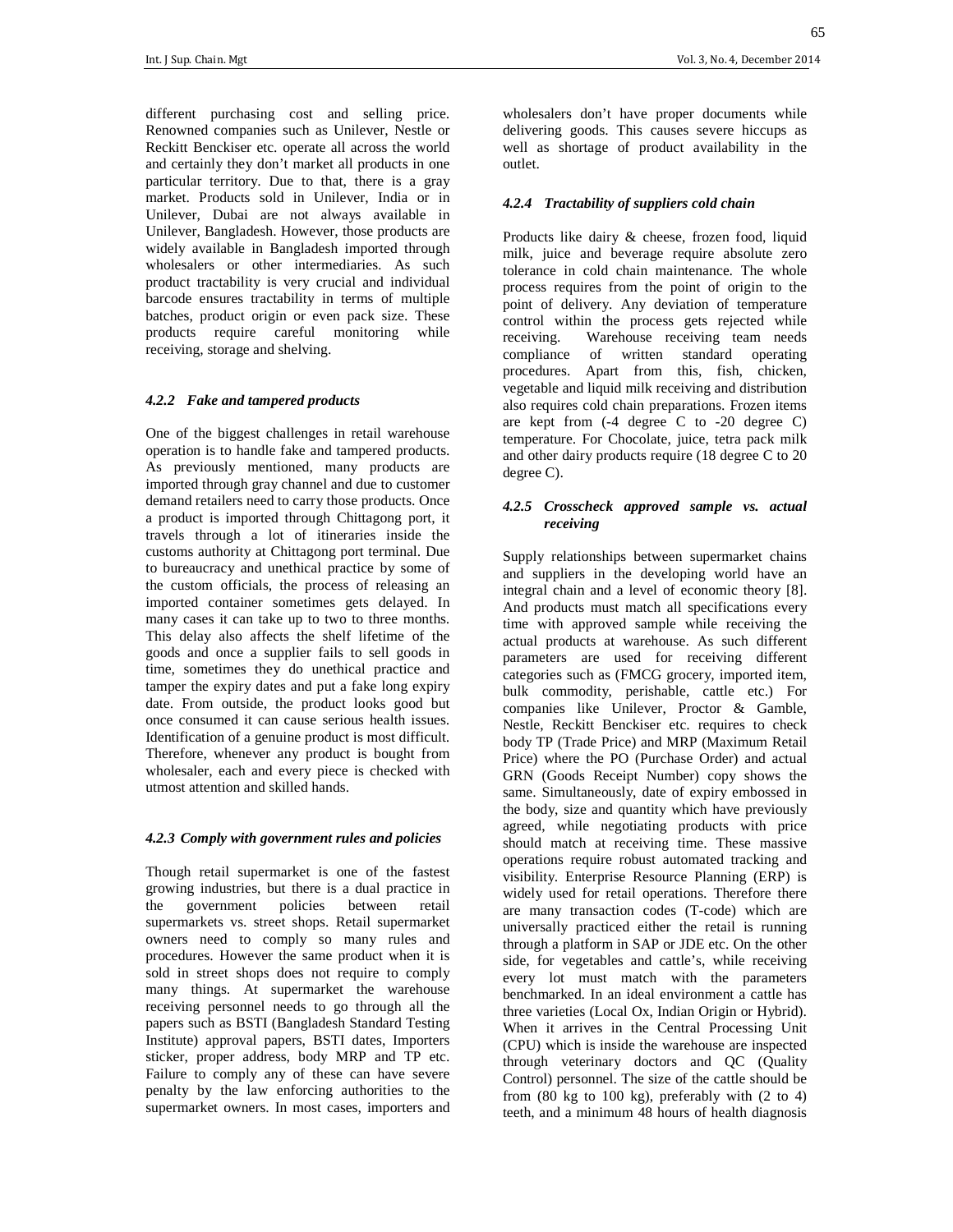66

is mandatory. The Fat level of the cattle depends on the originality (Local Ox, Indian Origin or Hybrid) is also considered.

## *4.2.6 Grading & Sorting*

Vegetable, cattle and fish are processed in a Central Processing Unit (CPU), a part of central warehouse operations. Potato and onion requires extensive level of sorting and grading before products are sent to outlet. Grading and sorting of potato and onion are done based on the size; shape, free from any scratch, and spot on their skin.

# *4.2.7 Formalin, Ethylene and Carbide test*

Food safety is one of the major concerns among the Dhaka city dwellers at this moment. Different types of local and imported fruit, vegetable, and fish contains chemicals such as Formalin, Ethylene or even Carbide. These chemicals are put in wrong proportions by the unscrupulous traders to avoid any wastage or shrinkage as well as to artificially increase the shelf life of the products. Therefore, in every stage of the receiving process, comprehensive tests are done with the compliances of the respective certified authorities.

## *4.2.8 Performance evaluation & benchmark*

Performance evaluation provides a feedback of the warehouse performance on several KPI's (Key Performance Indicators) and GAP analysis [9]. This also talks about more on a proposed design or operational policy and possibilities to improve it. Different approaches are practiced for performance evaluations such as: benchmarking, analytic models, and simulations

## **5. Warehouse Health, Safety and Environment**

One of the most important compliances in warehouse operations is Health, Safety and Environment [10]. The United States Department of Labor states, OSHA (Occupational Safety & Health Administration) The Occupational Safety and Health Act of 1970 (OSH Act) was created to avert employees from serious injury at work or even unnatural death. This law enforces, safe work environment and conducts training and helps employees to know about their rights and responsibilities. In addition to these, employers should also have ethical practice and must have certain compliances. Retail warehouse operation is mostly labor intensive. Therefore, a company must maintain all code of conducts imposed by the international and national bodies such as (ILO) International Labor Standards and others.

#### **6. Administrative and Other Factors**

There are many administrative factors which should be handled with high level of efficiency and management skills. These also require extensive knowledge in Industrial Relations such as labor unrest, grievance, working at late hour, productivity of an employee, salary and wages, multitasking ability, theft and pilferage, collective bargaining, ability to meet emergency support with limited resource; a pre-requisite for smooth warehouse operation

# **7. Conclusions**

In summary, this research represents a case study which investigates the current major challenges the supermarket industry face. An extensive interview with industry experts, practitioners, consultants along with international journal review and online database revel warehouse operational complicacies that affect lower warehouse performance. The goal of warehouse management is to ensure operational efficiency while focusing on cost reduction. Performance measurement benchmark at warehouse operation comprises of Quality, Speed, Dependability, Flexibility, Reliability and Time linked with few internal as well as external factors. Warehouse design, facility layout and capacity assessment can synchronize the demand and supply gaps and ensures the smooth flow of operation. Simultaneously government should provide a common platform to all retail players irrespective of size and volume. In addition to this, collaborative planning and supplier relationship with retailers can help to fight against uncertainty and risk mitigation. This can also increase chances for supply chain surplus and overall value creation to end consumers. To get the optimum consumer satisfaction, government has to ensure reliability and visibility to all possible supply chain intermediaries and drivers. Last but not least, ethical business practice is a prerequisite for a country as well as a nation to sustain continuous positive growth. Though operational efficiency and good warehouse management practice along with government interventions on few legislative issues; the industry can be greatly benefitted. Therefore, the ultimate beneficiary will be the end consumers on "food safety"; a journey for a convenient shopping experience and a healthy lifestyle.

#### **REFERENCES**

- [1] Frazelle.E, 2001.Wold Class Warehousing and Material Handling.4, 8: McGraw-Hill.
- [2] Habib, Md. Mamun, "Supply Chain Management (SCM): Theory and Evolution" Dr. Md. Mamun Habib (Editor), "Supply Chain Management – Applications and